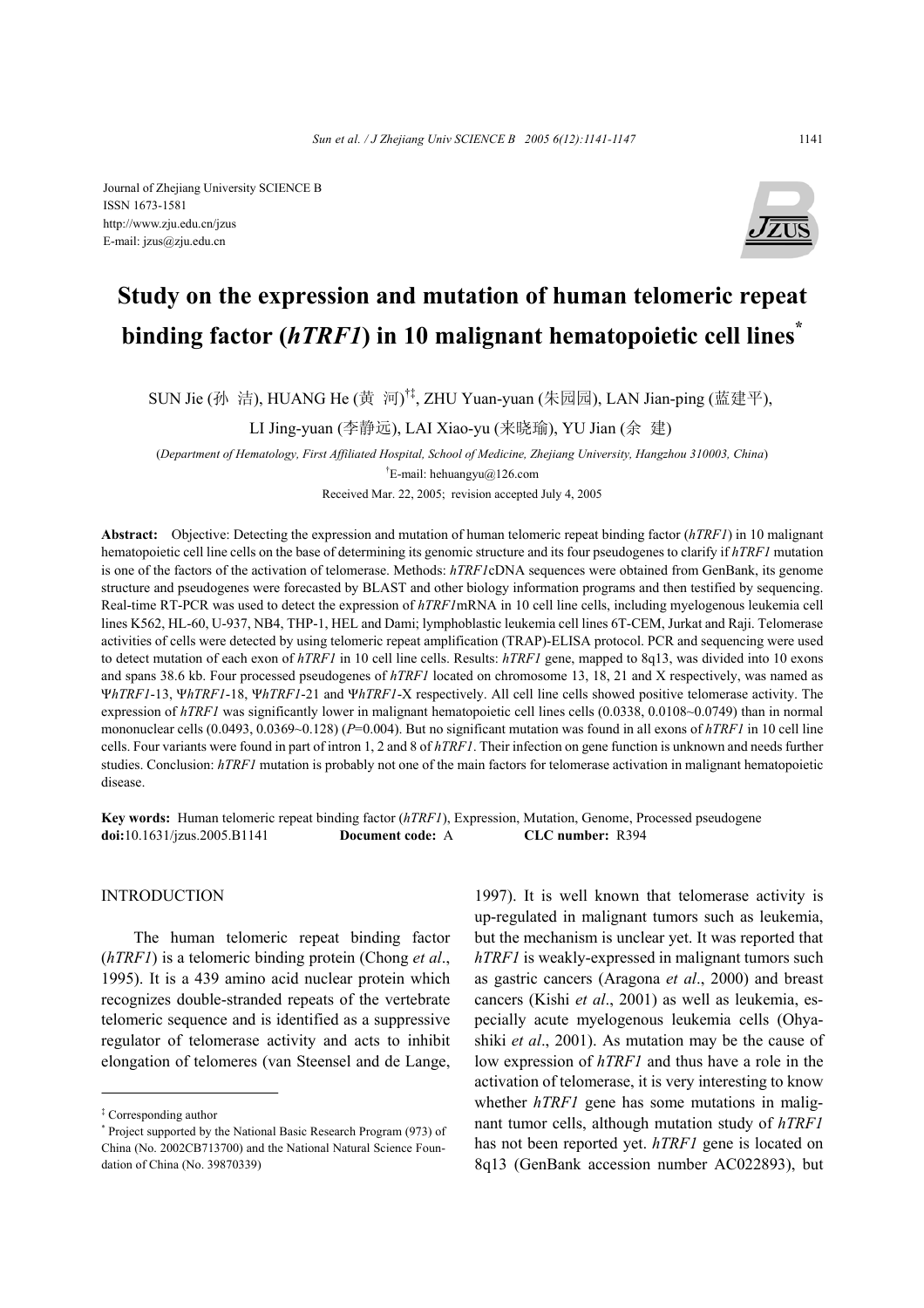its genomic structure has not been determined. *hTRF1* was reported to have pseudogenes (Young *et al*., 1997) with exact location and structures still unknown. After mRNA expression of *hTRF1* and telomerase activity were detected in 10 malignant hematopoietic cell lines, then mutation of *hTRF1* gene was analyzed on the basis of determining the genome structure of *hTRF1* gene and its four pseudogenes to investigate if mutation is a causative factor of the low expression of *hTRF1* and high telomerase activity in malignant hematopoietic disease.

## MATERIALS AND METHODS

#### **Cells and samples**

The 10 malignant hematopoietic cell line cells were myelogenous leukemia cell lines K562, HL-60, U-937, NB4, THP-1, HEL and Dami; lymphoblastic leukemia cell lines 6T-CEM, Jurkat and Raji. NB4 cell line was donated by Professor Chen Sai-juan from Center of Molecular Medicine and Human Genome, Ruijin Hospital. The other 9 cell lines were bought from the Shanghai Institute for Biological Sciences, Chinese Academy of Science. The cell lines were cultured in RPMI1640 medium (Gibco) supplemented with 10% fetal bovine serum (Gibco) at 37  $\rm{^{\circ}C}$  in a humidified atmosphere with 5% CO<sub>2</sub>. Fifteen normal samples were extracted from peripheral blood mononuclear cells of bone marrow transplantation donors.

# **Determination of the genome structure and pseudogenes by PCR**

To forecast the genome structure of *hTRF1*, *hTRF1*cDNA (NM\_017489) was used to search for htgs database by means of BLASTN 2.2.1 programs provided by NCBI (National Center for Biotechnology Information) (http://www.ncbi.nlm.nih.gov). Exonintron boundaries were determined according to the classical mRNA splicing principle (GT-AG) with the assistance of the Sequencer 3.0.1 (GeneCodes Corporation) program. Pseudogenes were found in the course of the BLAST. Pseudogenes structures were determined by comparing the sequences of pseudogenes with exons of *hTRF1* using Autoassembler 1.4.1 program (Perkin Elmer). DNA Strider program (Hitachi Software Engineering) was employed to

analyze corresponding ORFs (open reading frames).

DNA template for genome structure analysis was extracted from peripheral blood mononuclear cells of bone marrow transplantation donor by using conventional phenol/chloroform method. Primers of exons and pseudogenes were designed by Primer Express 1.0 and synthesized by Shanghai Shenyou Biotechnology Co. Ltd. Primers sequences are shown in Table 1. PCR reactions were carried out in mixtures ( $25 \mu$ I for pseudogenes,  $50 \mu$ I for exons) containing 10 mmol/L Tris-HCl, pH 9.0, 10 mmol/L KCl, 10 mmol/L  $(NH_4)_2SO_4$ , 2 mmol/L  $MgCl_2$ , 0.2 mmol/L dNTPs (deoxyribonucleoside triphosphates), 0.1% (*w*/*V*) Triton X-100, 200 µmol/L primers, 50 ng of template DNA, and 1.5 units of high-Fidelity Taq polymerase (Sangon). PCR reactions were subjected to 32~35 cycles of denaturation at 94 °C 30 s, annealing at 55 °C for exon2, exon7, exon9 and exon10, 56 °C for Ψ*hTRF1*-13, Ψ*hTRF1*-21, Ψ*hTRF1*-X, exon1, exon3, exon6 and exon8; 58 °C for exon5; 60 °C for exon4; 65 °C for Ψ*hTRF1*-18 45 s; and polymerization at 72 °C for 1 min, in the GeneAmp PCR system 9600 thermal cycler (Perkin Elmer).

PCR amplicons of exons were gel cut and purified by QIAquick Gel Extraction Kit (QIAGEN) and then sequenced directly. PCR amplicons of pseudogenes were cut from agrose gel, purified by QIAquick Gel Extraction Kit (QIAGEN), and then subcloned into the pGEM-T easy vector (Promega) for sequencing. Nucleotide sequencing was performed on ABI PRISM 377 (Perkin Elmer) in Shenyou Biotech Corporation. Sequencing results were analyzed and compared using the Autoassembler 1.4.1 program.

# **Quantification of** *hTRF1* **expression by real-time PCR technique**

Harvested cells  $(1\times10^6 \text{ cells for one isolation})$ were washed and total RNA was isolated by the acid guanidinium thiocyanate-phenol-chloroform (Gibco) method and treated with DNase to remove genomic DNA contamination, then stored at –80 °C (Chen *et al*., 2004). cDNA was synthesized from isolated RNA using random hexanucleotides and Superscript II Reverse Transcriptase (Invitrogen). Real-time PCR primer of  $hTRF1$  was a: 5' TCTCTCTTTGCCGA-GCTTTCC 3′, b: 5′ TGGCAAGCTGTTAGACTGG-ATAG 3′, probe: 5′(FAM) CCGCTCCGAGGACTT-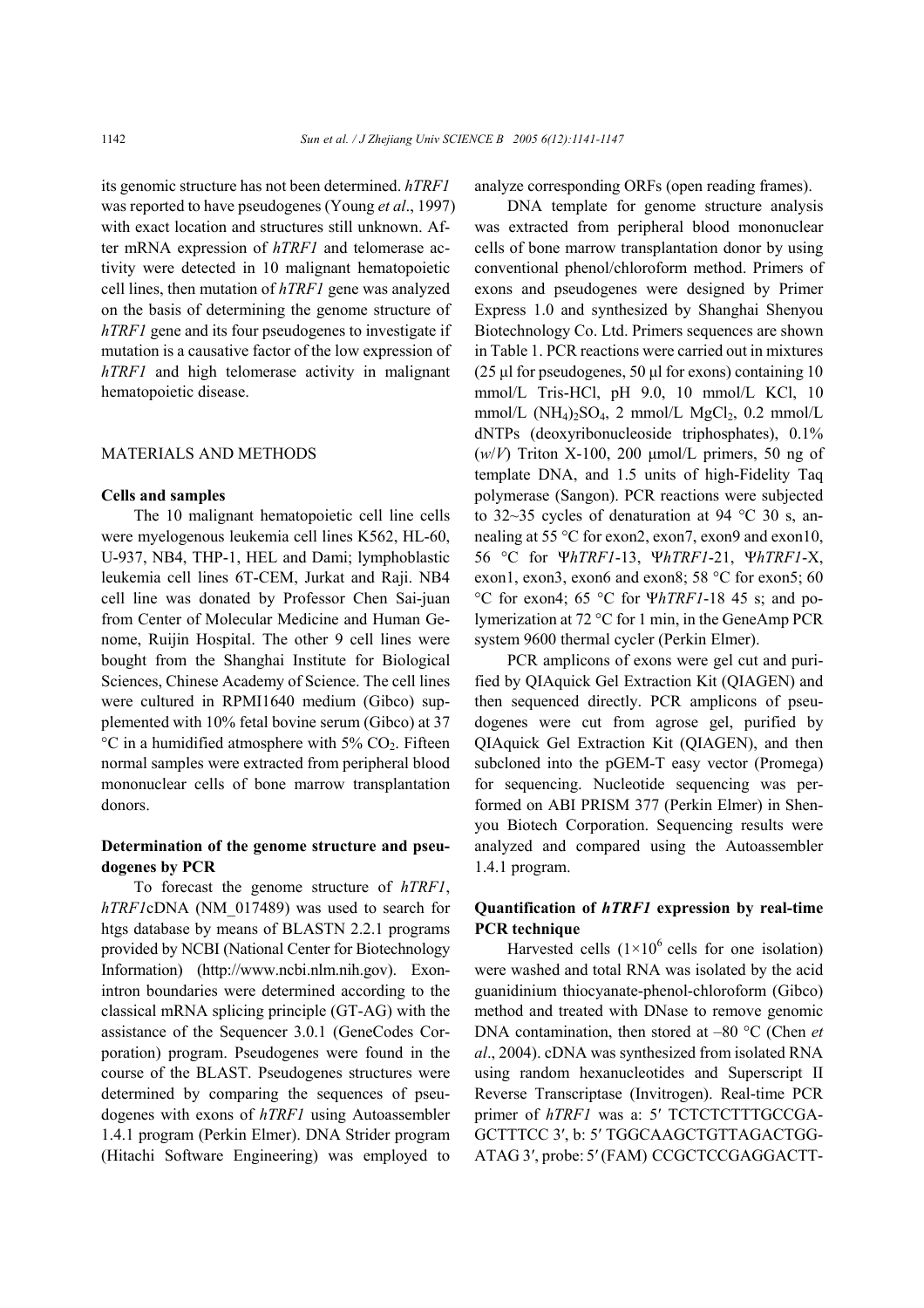CCGCAGG (TAMRA) 3′, with product length of 106 bp. GAPDH (glyceraldehyde-3-phosphate dehydrogenase) was used as calibrator, whose real-time PCR primer was a: 5' GGGTGTGAACCATGAGA-AGTATGA 3′, b: 5′ CATGAGTCCTTCCACGATA-CCAA 3′, probe: 5′ (FAM) ACAGCCTCAAGATC-ATCAGCAATGCCTCCT (TAMRA) 3′, with product length of 127 bp. PCR primers for constructing standard plasmid of both *hTRF1* and GAPDH were designed. *hTRF1*'s primer was 5′ ATGGCAGAAAC-AGAGAGAAACGAC 3′, b: 5′ TTGCCATTTTCC-ATACAAACAGC 3′, with product length of 485 bp; GAPDH's primer was a: 5′ TCCCTCCAAAATCAA-GTGGG 3′, b: 5′ TTTCTAGACGGCAGGTCAGG-TC 3′, with product length of 509 bp. After both PCR products were cloned into pMD18-T vector, the vector was then diluted into four different concentrations to construct the standard curve. Quantitive real-time RT-PCR was performed with 1 µl cDNA, 100 mmol each of dNTP,  $3.5$  mmol MgCl<sub>2</sub>,  $0.32$ mmol of each primer, 0.16 mmol probe and 2.5 U Taq DNA ploymerase (total volume of the reaction was 50 µl). The thermal cycler parameters were: 1 cycle at 94 °C for 2 min followed by 45 cycles at 94 °C, 56 °C and 72 °C for 30 s respectively. The corrected gene expression level was defined as divided by the GAPDH expression level. All samples were tested in triplicate, and the average value was used for quantification.

## **Telomerase activity measurement**

One million cells were re-suspended in 100 µl of lysis buffer (CHAPS, 3-[(3-cholamidopropyl)dimethylammonio]propanesulfonic acid) and incubated for 30 min at 4  $\degree$ C, and lysates were transferred into fresh Eppendorf tubes and stored at –80 °C until use.

| Fragment name   | Primer sequence                    | Length of amplicons |
|-----------------|------------------------------------|---------------------|
| $\Psi hTRFI-13$ | <b>CCATGGGTCCTCAGGTTAATAG</b>      | 998 bp              |
|                 | GGGAAACTGGTCTAAAATACTACTGC         |                     |
| $\Psi hTRFI-18$ | <b>TCACCGTTTTAGCCGGGATG</b>        | $1708$ bp           |
|                 | <b>AGCTGACAAACCTGCCCATG</b>        |                     |
| $\Psi hTRFI-21$ | GTGAAAGGAAGTGGCAACATGTG            | $1635$ bp           |
|                 | GTCCGGTTGTTGAATTTATAATTCCC         |                     |
| ΨhTRF1-X        | <b>CTGTTCAGCTGCTGATAACATCTG</b>    | 506 bp              |
|                 | <b>ATTGAACCCCAAATCATCAGG</b>       |                     |
| Exon1           | <b>GGGATTCGAACAAAGTTCAGC</b>       | 689 bp              |
|                 | AGACTGGCGGCAAATTCAAC               |                     |
| Exon2           | TATGCACCAGACACTTGTAGGC             | 285 bp              |
|                 | <b>TTACTCAACAAACCACACAGTGG</b>     |                     |
| Exon3           | CAAGAAGAGTACCTAGCACATAGTATACAC     | 376 bp              |
|                 | <b>ACCAAAGGTCAAATTTCTGAAGAG</b>    |                     |
| Exon4           | CTCAACAGAGGATTTCAGACTTACCTG        | 382 bp              |
|                 | AGGTGTAAGCTACTGCGTCCAGC            |                     |
| Exon5           | TGAGGAGAGGCCAGAAGAAGTC             | 464 bp              |
|                 | CACACCTTTCTACAAAACCACAATG          |                     |
| Exon6           | AAAGACCACCTTCGTAACGCTG             | 505 bp              |
|                 | <b>TGCACAAGTCATGAAATAACTCTACAG</b> |                     |
| Exon7           | <b>TGCTTGACTACACCATTAATTATGC</b>   | 430 bp              |
|                 | TTGGGCTAACTAGGACCCTGAG             |                     |
| Exon8           | <b>GGACACATCAATTCTCCCCTTC</b>      | $205$ bp            |
|                 | <b>TTTACCTGTTTTCCATTGCCTTAC</b>    |                     |
| Exon9           | <b>CTTTAATGTCCATAAGCGTTATTCG</b>   | 318 bp              |
|                 | TGATCTTTGCACTATACCATACTGC          |                     |
| Exon10          | <b>ACCCTCATTAATTGATGGTCACAG</b>    | 451 bp              |
|                 | GAAATGTTTAGAGAAGTCTTCCGTC          |                     |

Table 1 Primers of four pseudogenes and 10 exons of  $hTRF1$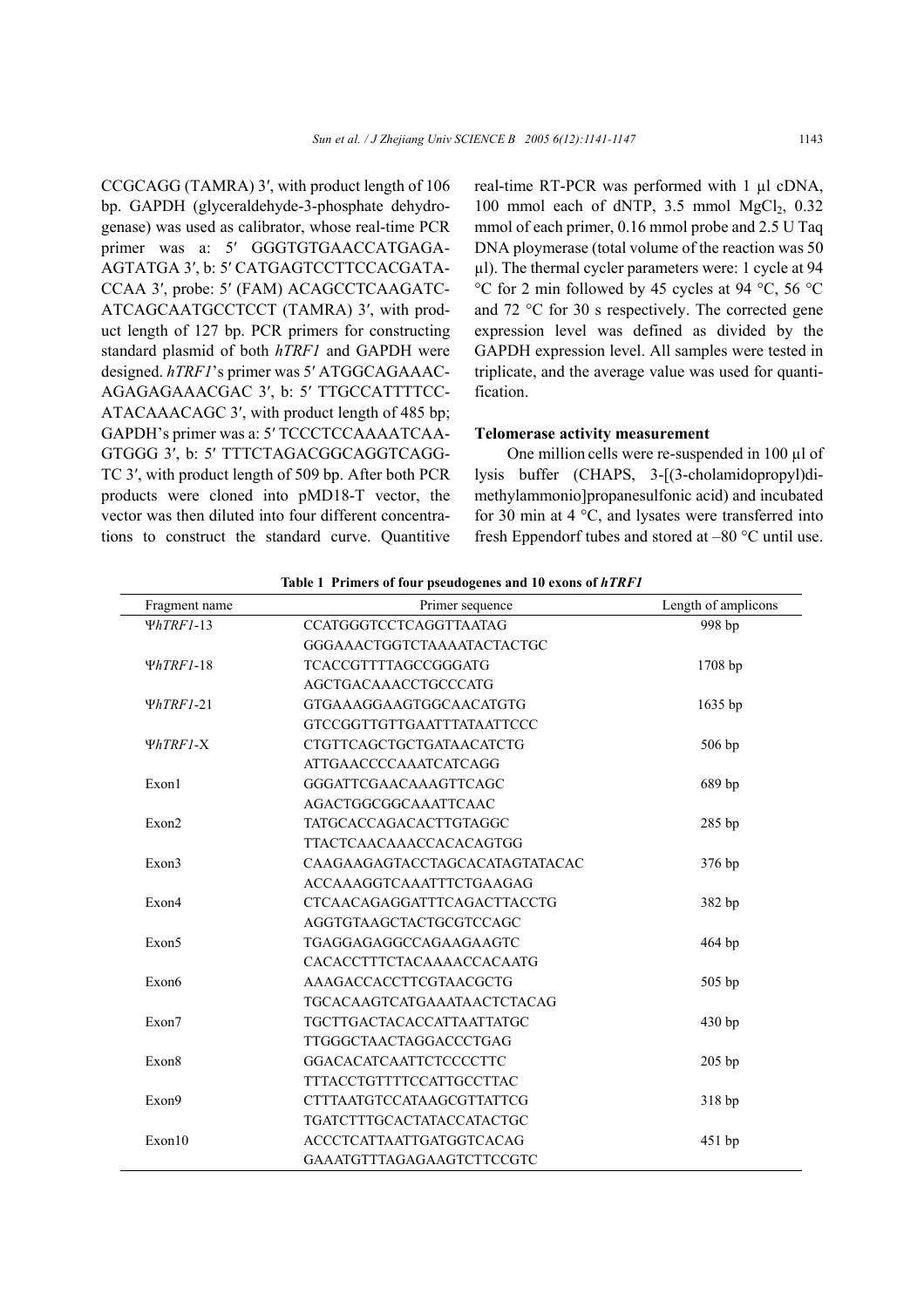Protein concentration was measured in each extract using the Bio-Rad Protein Assay (Bio-Rad, California, USA). Telomerase activity was assessed using telomerase PCR ELISA kit (Mannheim), according to manufacturer's instructions. Assay was performed on 1 µg of lysates and for 22 PCR cycles. Three duplicates were set up in each sample.

#### **Mutation detection and analysis**

PCR product direct sequencing was used to detect mutation of each exon of *hTRF1*, PCR primers are listed in Table 1. Five normal DNA samples were detected and used as normal controls. DNA sequencing results were analyzed and compared using the Autoassembler 1.4.1 program.

## **Statistical analysis**

Mann Whitney U test was used for comparison of TRF1 expression between malignant hematopoietic cell line cells and normal mononuclear cell samples. *P* values <0.05 were considered significant.

## RESULTS

#### **Determination of** *hTRF1* **genomic structure**

From BLAST we found that the genomic DNA of *hTRF1* gene spans 38.6 kb on chromosome 8 (AC022893) and that is divided into 10 exons and 9 introns. The exon-intron boundary was also determined. PCR results and sequence analysis of the 10 exons confirmed what we found (Fig.1).



**Fig.1 PCR amplicons of the 10 exons of** *hTRF1* **gene** M: DL-2000 DNA marker (TaKaRa); 1~10: Represent exons respectively

## **Location and structure of** *hTRF1* **pseudogenes**

We found highly homologous fragments on chromosome 13, 18, 21 and X. They were intronless *hTRF1* genes except for lacking exon7 of *hTRF1*, which was the shortest exon among 10 exons with only 60 bp. All homologous fragments lacked part of exon1 from *hTRF1*. Except for lacking exons, these fragments contained several nucleotide substitutions, insertions and deletions. Their ORFs were different from *hTRF1*; none of the fragments could be translated into a complete and active *hTRF1* protein. In addition, we found a typical polyA sequence at the 3′ flanking region of Ψ*hTRF1*-X, and A-rich sequences at the 3′ flanking regions near the other three pseudogenes. We considered that these homologous fragments contain processed pseudogenes of *hTRF1* (Ψ*hTRF1*-13, Ψ*hTRF1*-18, Ψ*hTRF1*-21 and Ψ*hTRF1*- X). This results is accorded with what had been reported before, although, Ψ*hTRF1*-18 had never been reported. PCR and DNA sequencing results confirmed the existence of the four pseudogenes on chromosome 13, 18, 21 and X (Fig.2 for PCR results).



**Fig.2 PCR results of the four pseudogenes** M: Molecular sizes (in base pairs) of DNA markers (GeneRuler<sup>™</sup> 100 bp DNA Ladder Plus, MBI Fermentas); 1~4: Represent PCR amplicons of Ψ*hTRF1*-13, Ψ*hTRF1*-18, Ψ*hTRF1*-21 and Ψ*hTRF1*-X respectively

## **Telomerase activity in 10 hematopoietic cell line cells**

Telomerase activity of K562 cell was 1.645±0.04, that of HL-60 was 1.756±0.07, of U-937 was 1.503±0.05, of NB4 was 1.298±0.08, of 6T-CEM was 1.648±0.10, of THP-1 was 1.809±0.09, of HEL was 1.796±0.03, of Dami was 1.659±0.03, of Jurkat was 1.705±0.05, and of Raji was 0.643±0.06. In contrast to that of the positive control 1.543 and negative control 0.048, all cell line cells showed positive telomerase activity.

# *hTRF1* **expression in 10 malignant hematopoietic cell line cells**

*hTRF1*mRNA expression in malignant hemato-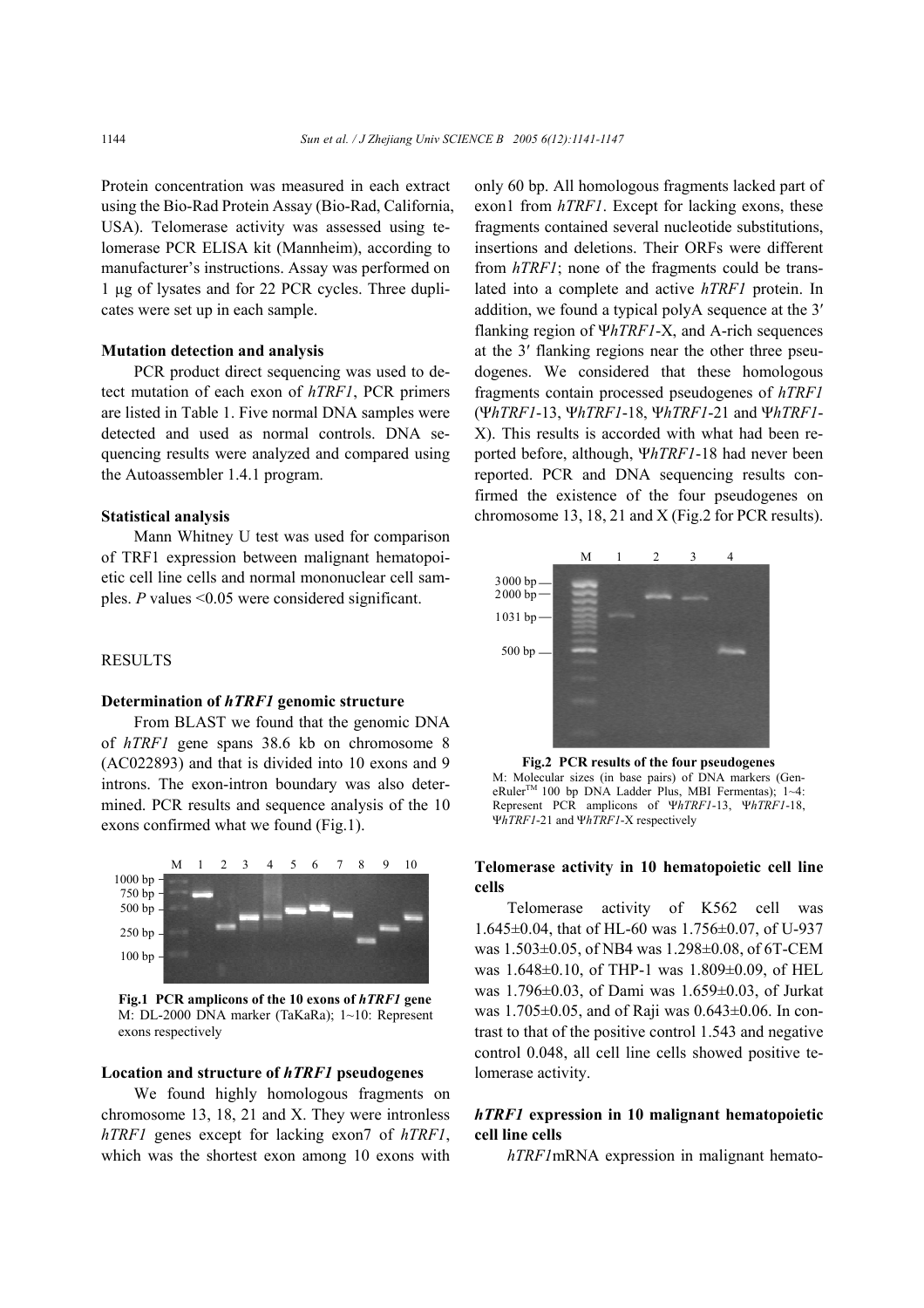# **Mutation analysis of** *hTRF1* **gene in 10 hematopoietic cell line cells**

No mutation was found in all exons of *hTRF1* in 10 cell lines, four variants were found in part of intron1, 2 and 8. As for intron1, a deletion of 12 nucleotides located 95 bp downstream of exon1 was found both in normal samples and in malignant hematological cell line cells such as K562, U-937, NB4, HEL, 6T-CEM, THP-1, Jurkat and Raji, but not found in HL-60 and Dami (Fig.3). As for intron2, we found an A to C variant located 11 bp downstream of exon2 in all 10 cell line cells. This variant was also found in 4 of 5 normal samples (Fig.4). As for intron8, two variants were found. One was an A to C variant located 76 bp upstream of exon9, which was found in K562, HL-60, U-937, HEL, THP-1, Jurkat, Dami and 6T-CEM, while Raji cells show a A/C heterozygous mutation while NB4 cells showed no mutation. This

variant was not found in 3 of 5 normal samples, the other 2 normal samples showed an A/C heterozygous mutation. Another C to T variant which located 122 bp upstream of exon9 was found in K562, HL-60, U-937, HEL, THP-1, Jurkat, Dami and 6T-CEM cells, while NB4 cells showed a C deleted mutation while Raji cells showed no mutation. This variant was also found in 1 of 5 normal samples (Fig.5).

#### DISCUSSION

*hTRF1* was reported as an inhibitor of telomerase activity and an important telomere length regulator involved in a negative feedback mechanism that stabilizes telomere length: longer telomere would recruit more of *hTRF1*, causing a negative feedback on telomerase and inhibit the enzyme. While short telomere would be lengthened by activated telomerase as they could not bind sufficient *hTRF1* (van Steensel and de Lange, 1997). Low-expression of *hTRF1* would activate telomerase, which could be an





**Fig.3 Variants in intron1 of** *hTRF1* **(a) Variants in K562, U-937, NB4, HEL, 6T-CEM, THP-1, Jurkat and Raji; (b) Variants in HL-60 and Dami**



**Fig.4 Variant in intron2 of** *hTRF1* An A→C variant located on intron2 of *hTRF1* in K562, HL-60, U-937, NB4, HEL, 6T-CEM, THP-1, Dami, Jurkat, Raji and 1, 3, 4, 5 normal controls, but not in normal control 2

|                                    | 76 bp upstream of exon9 122 bp upstream of exon9 |
|------------------------------------|--------------------------------------------------|
|                                    |                                                  |
| 1:TGATT ATATT GAAAATGTT TAACT TTTT |                                                  |
|                                    |                                                  |
|                                    |                                                  |
|                                    |                                                  |
|                                    |                                                  |

#### **Fig.5 Variants in intron8 of** *hTRF1*

1: GenBank sequence; 2: Seqencing results of K562, HL-60, U-937, HEL, THP-1, Jurkat, Dami and 6T-CEM; 3: Sequencing result of Raji; 4: Sequencing result of NB4; 5: Sequencing result of normal control 2 and 5; 6: Sequencing result of normal control 3 and 4; 7: Sequencing result of normal control 1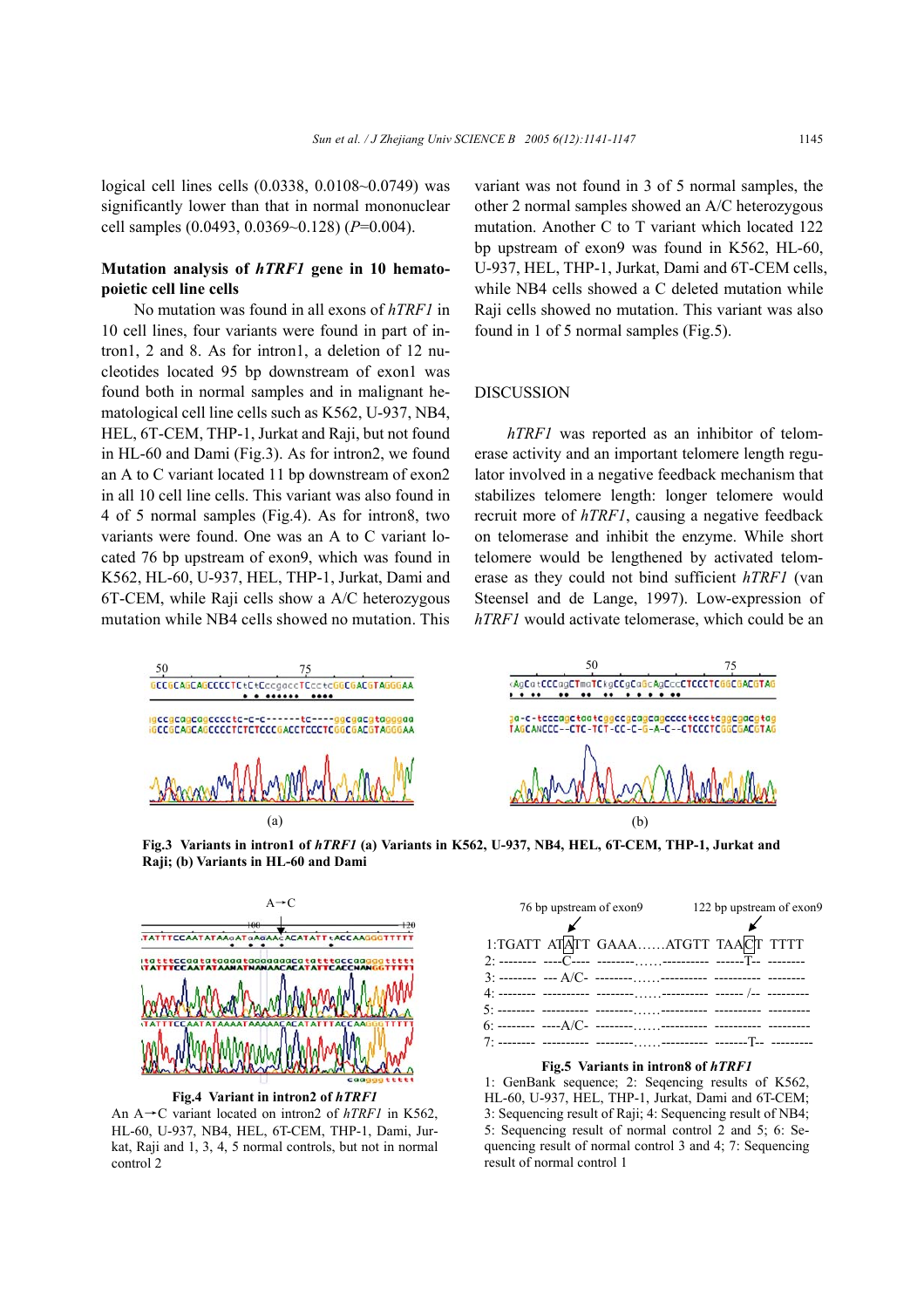important step in tumor genesis. Mutation will reduce transcription activity, thus induce low-expression of mRNA. There are some reports on expression of *hTRF1* in leukemia cells (Yamada *et al*., 2002; Ohyashiki *et al*., 2001), but no reports on its mutation in leukemia or other tumors. Its genome structure is undetermined yet.

In this study we determined the genome structure of *hTRF1* at first. *hTRF1* gene locates on 8q13 spans 38.6 kb and divided into 10 exons and 9 introns. We also found four pseudogenes of *hTRF1*: Ψ*hTRF1*- 13, Ψ*hTRF1*-18, Ψ*hTRF1*-21 and Ψ*hTRF1*-X. Processed pseudogenes are intronless genomic sequences and always, contain polyA like sequences at their 3′ flanking regions (Vanin, 1985). All four pseudogenes were typical processed pseudogenes. Here, Ψ*hTRF1*- 18 is first reported. The determination of pseudogenes helps to remove the disturbance of pseudogenes during the study on *hTRF1* gene.

Yamada *et al*.(2002) studied *hTRF1* expression in 9 malignant hematopoietic cell line cells including K562, HL-60, U-937, RPMI 8226, Ramos, Daudi, BALL-1, MOLT-4, Jurkat and 12 leukemia samples. His results showed that *hTRF1* expression in cell line cells and leukemia samples was significantly less abundant than that in normal control, while telomerase activity was considerably higher. In this study, we detected *hTRF1*mRNA expression by real-time RT-PCR in 10 malignant hematological cell line cells such as K562, HL-60, U-937, NB4, THP-1, HEL, Dami, 6T-CEM, Jurkat and Raji, and detected telomerase activity as well. Real-time RT-PCR is a more sensitive method as it can quantify mRNA expression levels especially when the expression is low. Our result is consistent with reports.

Low mRNA expression may be caused by gene mutation. However, in this study, no mutation was detected in all exons of *hTRF1* gene in 10 malignant hematological cell line cells. So we suppose mutation was probably not the main causative factor for *hTRF1*'s low expression and telomerase activation in malignant hematopoietic diseases. To confirm this conclusion, more samples should be enrolled on *hTRF1*'s mutation detection in the next step of study. In the course of exon mutation analysis, we found four intron variants located on intron1, 2 and 8. As these variants also existed in normal controls, they could be polymorphism sites. Intron mutation or polymorphism located on the gene promoter area or 5′ GT/3′ AG sites may cause aberrant transcription or splicing defect. But none of the four intron variants located on such areas. The significance of these variants is unknown. Here, HL-60 and Dami have different variants with other cell line cells on intron1, while NB4 and Raji have different variants with other cell line cells on intron8. Whether these differences means different gene functions in these cells is unknown and need further studies. Four intron variants are first reported.

The effects leading to *hTRF1* down regulation in malignant hematopoietic cells is unknown. Some factors may act on its promoter and interfere with its transcription, which needs further studies. The causative mechanism of the activation of telomerase is unclear yet. Except for *hTRF1*, many other factors were reported to be involved in telomerase regulation. c-Myc and Sp-1 are concerned with hTERT transcription (Kyo *et al*., 2000). Other telomere binding proteins such as Pinx1 (Zhou and Lu, 2001) and tankyrase (Smith *et al*., 1998) are also regulators of telomerase activity. Telomerase activation may be caused by aberrant behavior of these genes, which will be the next step of investigation.

## ACKNOWLEDGEMENT

We gratefully acknowledge Dr. H.D. Song and Dr. X.Y. Wu Center of Molecular Medicine and Human Genome, Ruijin Hospital for their giving of the technology support.

#### **References**

- Aragona, M., Buda, C.A., Panetta, S., Morelli, M., Giudice, A., Campagna, F.L., Pontoriero, A., Cascinu, S., La Torre, F., 2000. Immunohistochemical telomeric-repeat binding factor-1 expression in gastrointestinal tumors. *Oncol. Rep.*, **7**(5):987-990.
- Chen, Y., Liu-Stratton, Y., Hassanain, H., Cool, D.R., Morris, M., 2004. Dietary sodium regulates angiotensin AT1a and AT1b mRNA expression in mouse brain. *Exp. Neurol.*, **188**(2):238-245. doi:10.1016/j.expneurol.2004.04.005.
- Chong, L., van Steensel, B., Broccoli, D., Erdjument-Bromage, H., Hanish, J., Tempst, P., de Lange, T., 1995. A human telomeric protein. *Science*, **270**(5242):1663-1667.
- Kishi, S., Wulf, G., Nakamura, M., Lu, K.P., 2001. Telomeric protein Pin2/*hTRF1* induces mitotic entry and apoptosis in cells with short telomeres and is down-regulated in